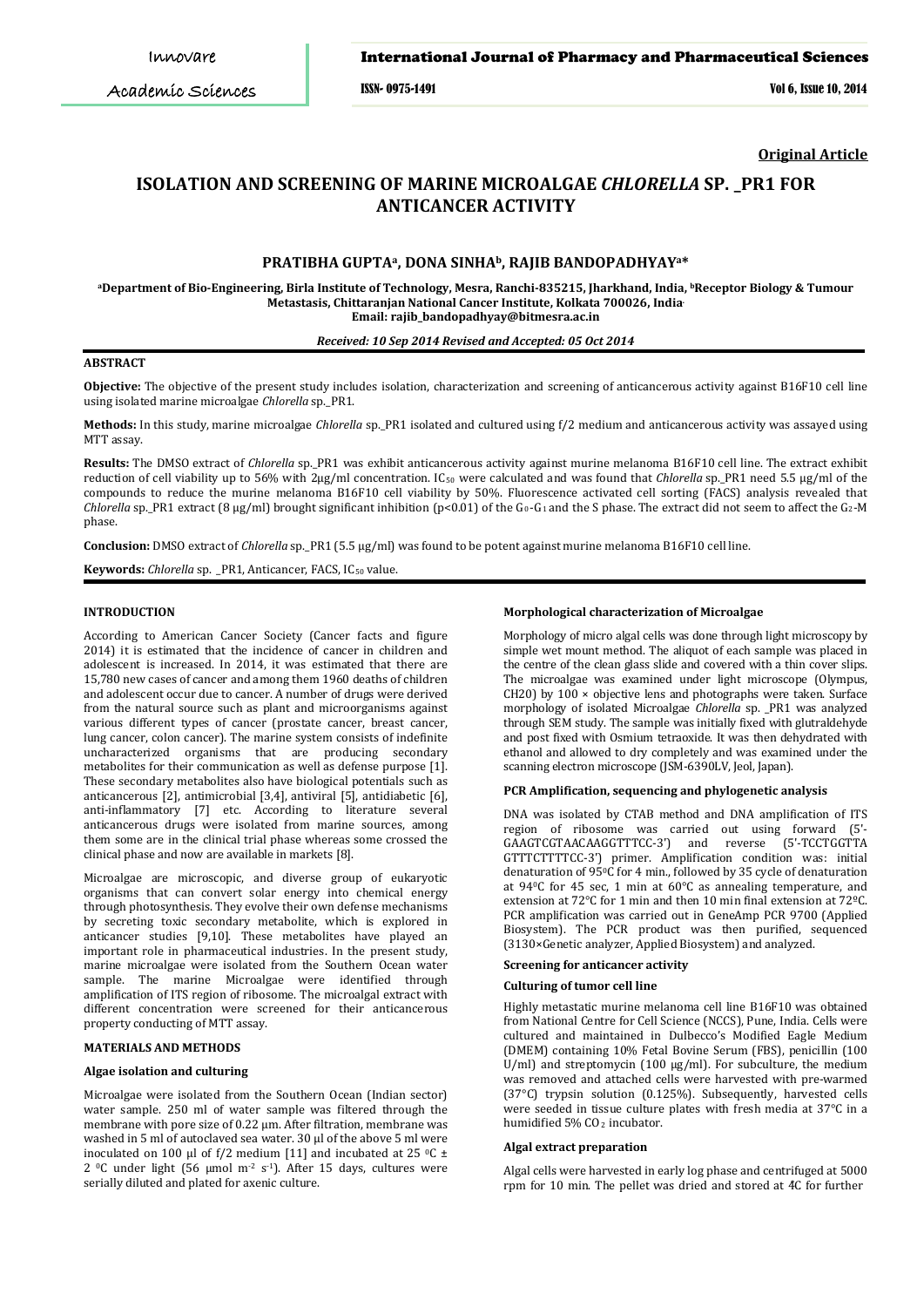use. 1 mg of dried algal powder of *Chlorella* sp. PR1 was dissolved in dimethyl sulphoxide (DMSO). The selected doses were 2, 4 and 8 µg/ml and the corresponding doses of vehicle control were also tested to observe the effect of DMSO on the cells.

## **Anticancer assay**

Incubation of treated B16F10 cells was carried out in 96-well plates at 37°C for 24 hrs. With various concentrations of microalgal extracts. MTT solution was added to each well (1.2 mg/ml) and incubated for 4hr. Plates were then centrifuged for 10 minutes at 1000 rpm in the cold centrifuge. A volume of 175 µl from the supernatant was pipetted out and subsequently added with 175 ul of DMSO. The MTT-formazan product dissolved in DMSO was estimated by measuring absorbance at 540 nm in an ELISA plate reader.

#### **Statistical Analysis**

Statistical analysis was performed with SPSS 10.0 (one way ANOVA followed by Dunett t-test, where the significance level was set at 0.001). Dunett t-test treats one group as a control and treats all other groups against it.

#### **Fluorescent activated cell sorter (FACS) study**

 $2 \times 10^4$  B16/F10 melanoma cells, both for treated and control were harvested, washed with phosphate buffer saline (PBS), re suspended in sterile PBS. Cells were fixed in ice cold 100% methanol at l - 20°C for 1 hr. The cells were centrifuged at 5000 rpm for 10 min and the cell pellets were suspended in 1 ml of hypotonic buffer (0.5% Triton X-100 in PBS and 0.5 mg/ml RNase), and incubated at 37°C for 30 min. Subsequently Propidium Iodide (PI) solution (50 mg/ml) was added, and the mixture was allowed to stand for 1 hr in darkness. Fluorescence that emitted from the PI–DNA complex was quantitated after excitation of the fluorescent dye by (FACS Calibur with sorter, BD, San Jose, CA, USA, Fig. A) using Cell Quest software (BD, San Jose, CA, USA) equipped with a 488 nm argon laser and a  $525 \pm 10$  nm band pass emission filter. Fluorescence was captured on a FL2H channel with linear amplification.

## **RESULTS AND DISCUSSION**

## **Microscopic study of Microalgae via light and scanning electron microscopy**

Isolated Microalgae were examined with light microscope 100 × magnification and it was found that they are unicellular, size varied from 3-5 micron and the chloroplast was cup shaped (figure 1a). Surface morphology of marine isolate *Chlorella* sp.\_PR1 is single cell size of  $(6.23 \mu m \times 4.51 \mu m)$  (figure 1b).



**Fig. 1: Morphological study of marine isolate** *Chlorella* **sp.\_PR1 a) Light microscopy at 100 × magnification; b) Scanning Electron Microscopy at 10,000 × magnification**

#### **Phylogenetic analysis**

Multiple sequence alignment (MSA) of the ITS sequences was aligned by CLUSTALW embedded in MEGA 5.0. The phylogram (Figure 2) provided the confirmation that the isolated Microalgae belonged to *Chlorella* sp. Based on sequence homology and phylogenetic analysis *Chlorella* sp.\_PR1 belongs to *Chlorella vulgaris* (Accession no. 51095187).

GC content of *Chlorella* sp.\_PR1 is 56.7%. Genes located in low GC region (55-65% GC) shows evidence of shorter intron and less baised codon usage relative to the higher GC region (Hershkovitz & Zimmer, 1996).



**Fig. 2: Phylogenetic analysis based on ITS region of isolated algal strain (***Chlorella* **sp. \_PR1) and other sequences already deposited and available at NCBI.**

#### **Anticancerous assay**

The cytotoxicity assay revealed that the microalgal extracts reduced the viability of B16F10 cells in a dose and time dependent manner. The doses 2, 4 and 8 µg/ml and the corresponding doses of vehicle control were also tested to observe the effect of DMSO on the cell viability. A representative figure of cell morphology of B16F10 cell line with and without treatment has been shown in Figure 3.



**Fig. 3: Morphology of murine melanoma cell line B16F10 (a) without any treatment; (b) after treatment of** *Chlorella* **sp.\_PR1.**



## **Fig. 4: Inhibition of cell growth in B16F10 cells with** *Chlorella sp.\_PR1.* **Dose dependent reduction of cell viability with**  *Chlorella* **sp.\_PR1 [\*p<0.001]; Significant increase in inhibition of cell growth with** *Chlorella* **sp.\_PR1 [\*p<0.001] in comparison to the corresponding dose of vehicle control.**

The extract of *Chlorella* sp. PR1 exhibited a sharp reduction [\*p<0.001] of cell viability to 56% with 2 μg/ml after which the increase in the dose of the microalgal extract was associated with a gradual decrease of cell viability (Figure 4). The inhibition of cell growth was significantly more with the *Chlorella* sp.\_PR1 extract [\*p<0.001] in comparison to the vehicle control (Figure 4).

A similar study was done with hexane extract, ethyl acetate extract of *Chlorella ovalis* against HL-60 and murine melanoma B16F10 cell line and was found that, hexane extract effectively suppress the growth of HL-60 and B16F10 compared to control [12]. Two monogalactosyl diacylglycerols (MGDG) induces apoptosis in two genetically-matched immortal mouse epithelial cell lines [13]. The inhibition of cell growth was significantly more with the *Chlorella*  sp.\_PR1 extract [\*p<0.001] in comparison to the vehicle control.